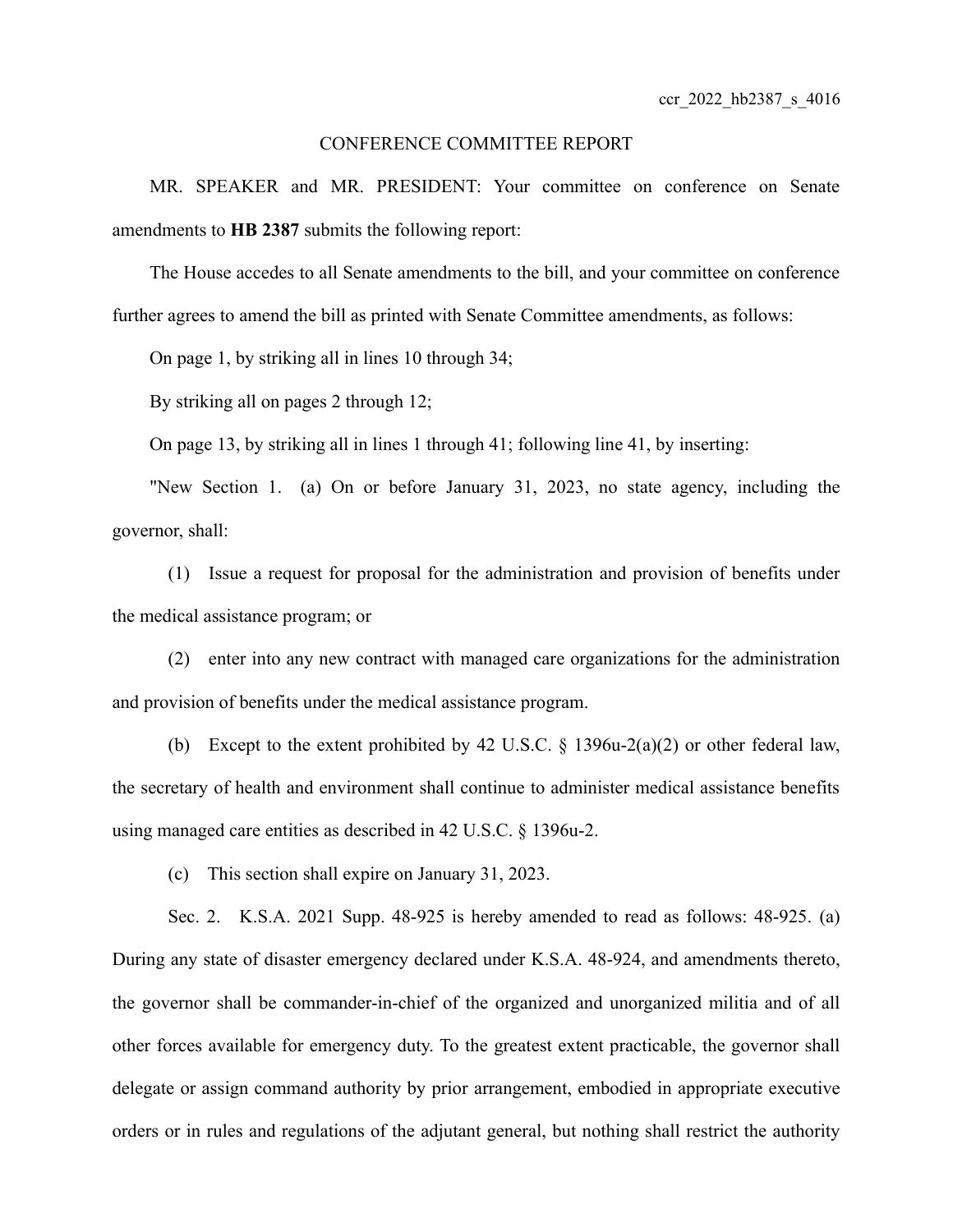of the governor to do so by executive orders issued at the time of a disaster.

(b) Under the provisions of this act and for the implementation of this act, the governor may issue executive orders to exercise the powers conferred by subsection (c) that have the force and effect of law during the period of a state of disaster emergency declared under K.S.A. 48- 924(b), and amendments thereto, or as provided in K.S.A. 2021 Supp. 48-924b, and amendments thereto. The chairperson of the legislative coordinating council shall call a meeting of the council to occur within 24 hours of the issuance of an executive order issued pursuant to this section for the purposes of reviewing such order. Such executive orders shall be null and void after the period of a state of disaster emergency has ended. Such executive orders may be revoked at any time by concurrent resolution of the legislature or, when the legislature is not in session or is adjourned during session for three or more days, such orders may be revoked by the legislative coordinating council with the affirmative vote of five members thereof.

(c) Except as provided in K.S.A. 2021 Supp. 48-924b, and amendments thereto, during a state of disaster emergency declared under K.S.A. 48-924, and amendments thereto, in addition to any other powers conferred upon the governor by law and subject to the provisions of subsections subsection (d) and  $(e)$ , the governor may:

(1) Suspend the provisions of any regulatory statute prescribing the procedures for conduct of state business, or the orders or rules and regulations of any state agency which implements such statute, if strict compliance with the provisions of such statute, order or rule and regulation would prevent, hinder or delay in any way necessary action in coping with the disaster;

(2) utilize all available resources of the state government and of each political subdivision as reasonably necessary to cope with the disaster;

(3) transfer the supervision, personnel or functions of state departments and agencies or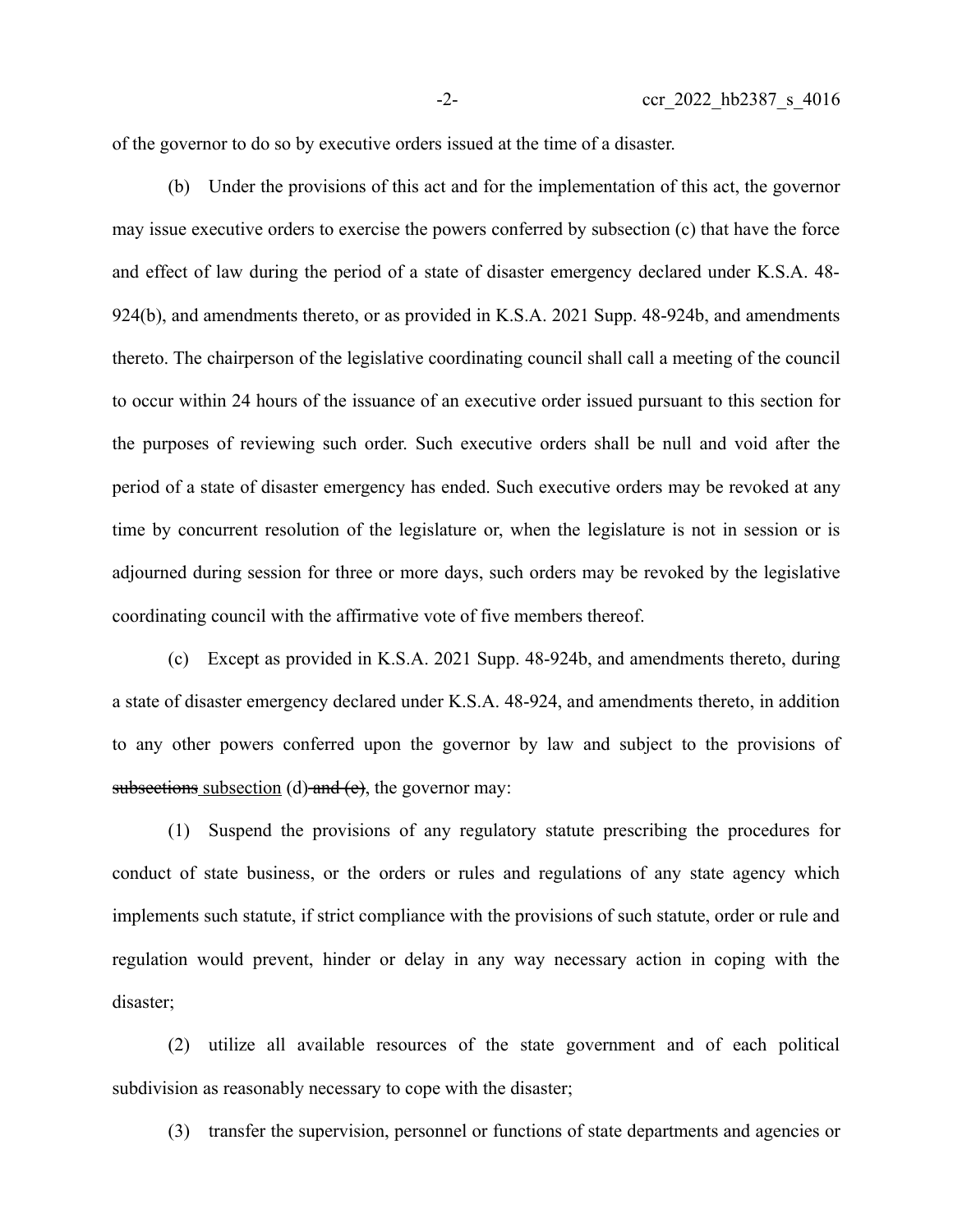units thereof for the purpose of performing or facilitating emergency management activities;

(4) subject to any applicable requirements for compensation under K.S.A. 48-933, and amendments thereto, commandeer or utilize any private property if the governor finds such action necessary to cope with the disaster;

(5) direct and compel the evacuation of all or part of the population from any area of the state stricken or threatened by a disaster, if the governor deems this action necessary for the preservation of life or other disaster mitigation, response or recovery;

(6) prescribe routes, modes of transportation and destinations in connection with such evacuation;

(7) control ingress and egress of persons and animals to and from a disaster area, the movement of persons and animals within the area and the occupancy by persons and animals of premises therein;

(8) suspend or limit the sale, dispensing or transportation of alcoholic beverages, explosives and combustibles;

(9) make provision for the availability and use of temporary emergency housing;

(10) require and direct the cooperation and assistance of state and local governmental agencies and officials; and

(11) perform and exercise such other functions, powers and duties in conformity with the constitution and the bill of rights of the state of Kansas and with the statutes of the state of Kansas, except any regulatory statute specifically suspended under the authority of subsection (c) (1), as are necessary to promote and secure the safety and protection of the civilian population.

(d) The governor shall not have the power or authority under the provisions of the Kansas emergency management act or any other law to:

(1) Limit or otherwise restrict the sale, purchase, transfer, ownership, storage, carrying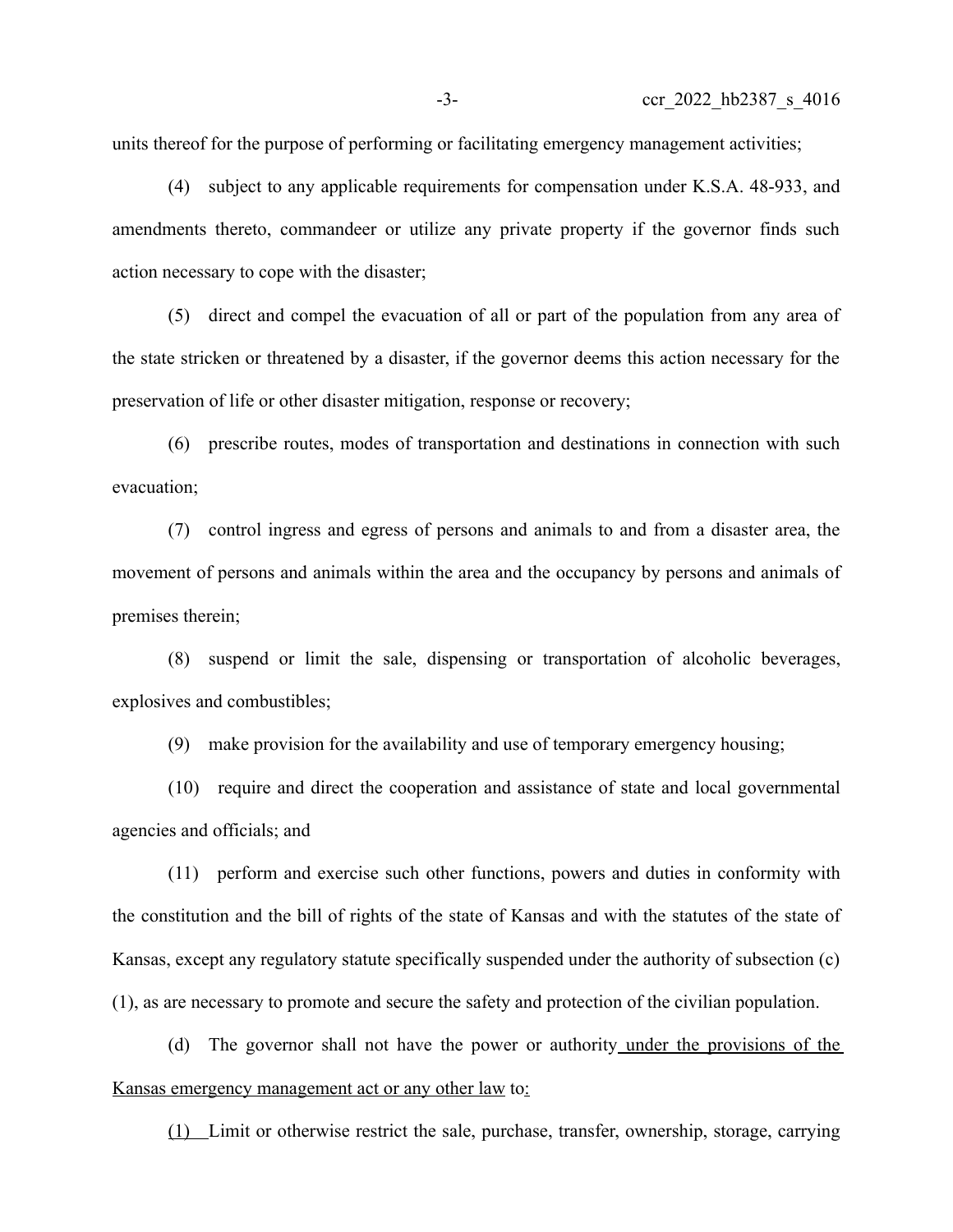or transporting of firearms or ammunition, or any component or combination thereof, including any components or combination thereof used in the manufacture of firearms or ammunition, or seize or authorize the seizure of any firearms or ammunition, or any component or combination thereto, except as otherwise permitted by state or federal law pursuant to subsection (c)(8) or any other executive authority.

(e) The governor shall not have the power under the provisions of the Kansas emergency management act or the provisions of any other law to:

(2) alter or modify any provisions of the election laws of the state including, but not limited to, the method by which elections are conducted or the timing of such elections; or

(3) prohibit attending or conducting any religious service or worship service in a church, synagogue or place of worship.

 $(f)(e)$  The governor shall exercise the powers conferred by subsection (c) by issuance of executive orders under subsection (b). Each executive order issued pursuant to the authority granted by subsection (b) shall specify the provision or provisions of subsection (c) by specific reference to each paragraph of subsection (c) that confers the power under which the executive order was issued. The adjutant general, subject to the direction of the governor, shall administer such executive orders.

 $\left(\frac{g}{g}(f)\right)(1)$  Any party aggrieved by an executive order issued pursuant to this section that has the effect of substantially burdening or inhibiting the gathering or movement of individuals or the operation of any religious, civic, business or commercial activity, whether for-profit or not-for-profit, may file a civil action in the district court of the county in which such party resides or in the district court of Shawnee county, Kansas, within 30 days after the issuance of such executive order. Notwithstanding any order issued pursuant to K.S.A. 2021 Supp. 20- 172(a), and amendments thereto, the court shall conduct a hearing within 72 hours after receipt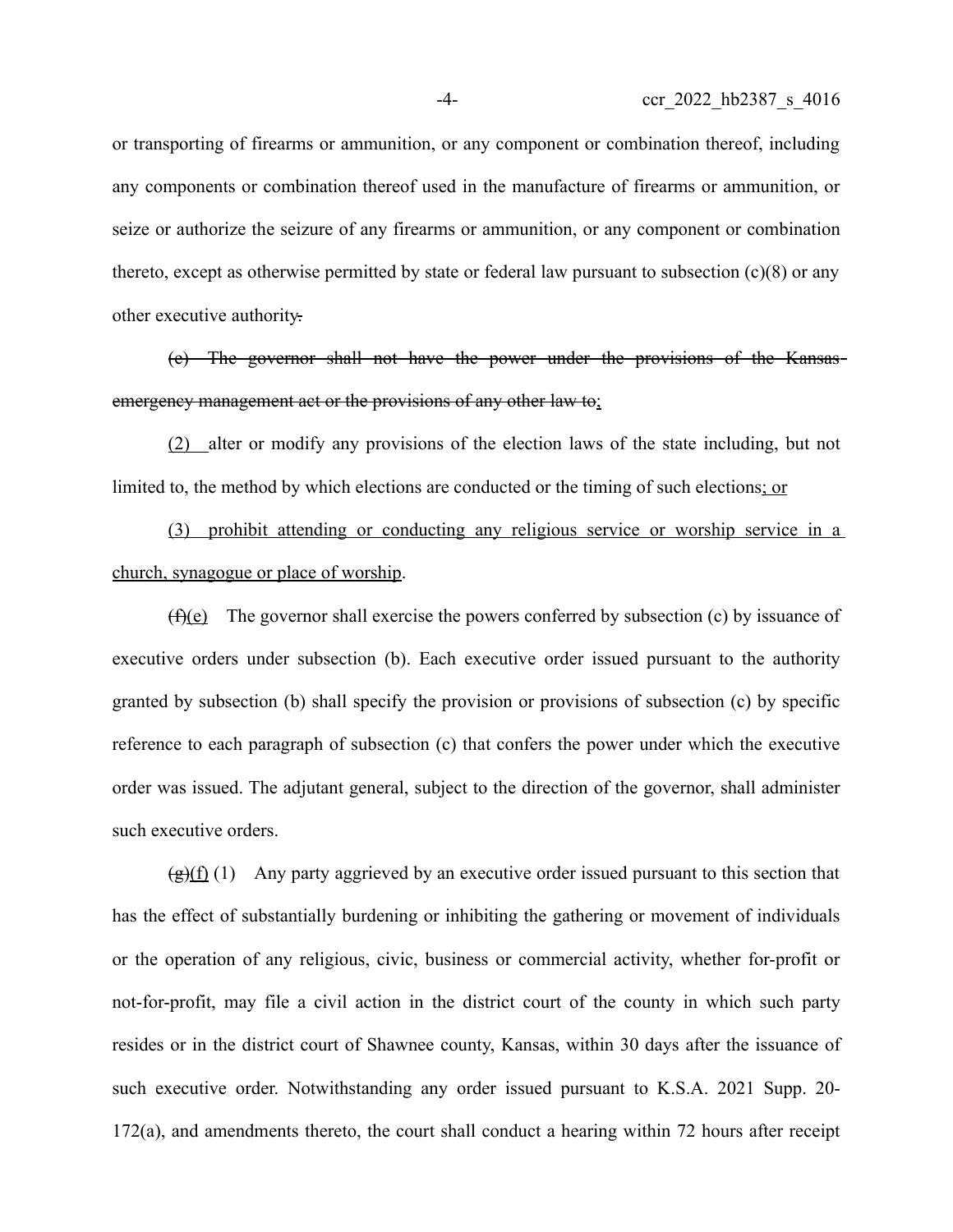of a petition in any such action. The court shall grant the request for relief unless the court finds such executive order is narrowly tailored to respond to the state of disaster emergency and uses the least restrictive means to achieve such purpose. The court shall issue an order on such petition within seven days after the hearing is conducted. If the court does not issue an order on such petition within seven days, the relief requested in the petition shall be granted.

(2) Relief under this section shall not include a stay or injunction concerning the contested executive order that applies beyond the county in which the petition was filed.

(3) The supreme court may adopt emergency rules of procedure to facilitate the efficient adjudication of any hearing requested under this subsection, including, but not limited to, rules for consolidation of similar hearings.

 $(h)(g)$  (1) The board of county commissioners of any county may issue an order relating to public health that includes provisions that are less stringent than the provisions of an executive order effective statewide issued by the governor. Any board of county commissioners issuing such an order must make the following findings and include such findings in the order:

(A) The board has consulted with the local health officer or other local health officials regarding the governor's executive order;

(B) following such consultation, implementation of the full scope of the provisions in the governor's executive order are not necessary to protect the public health and safety of the county; and

(C) all other relevant findings to support the board's decision.

(2) If the board of county commissioners of a county issues an order pursuant to paragraph (1), such order shall operate in the county in lieu of the governor's executive order.

Sec. 3. K.S.A. 2021 Supp. 48-925 is hereby repealed.";

Also on page 13, in line 43, by striking "statute book" and inserting "Kansas register";